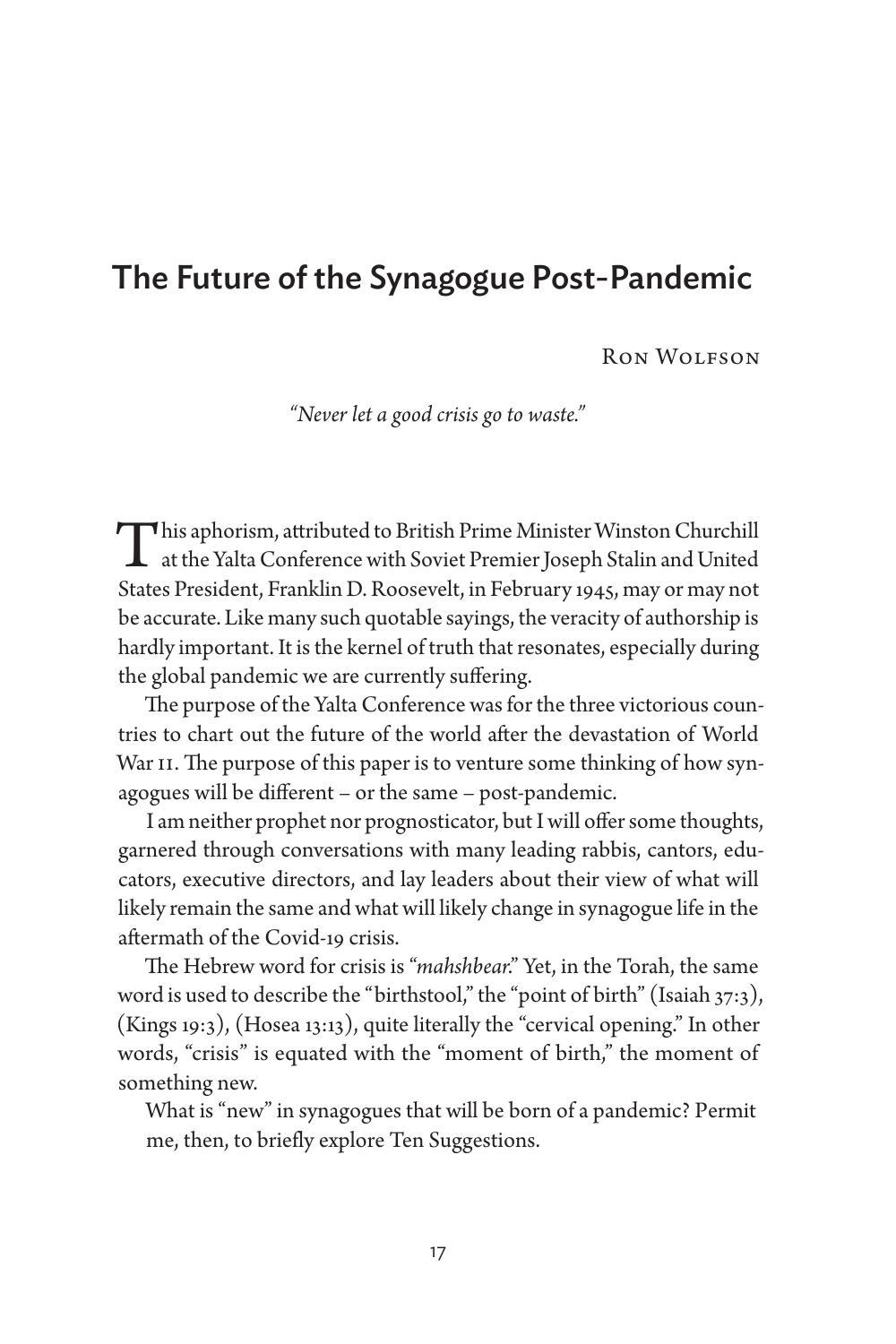#### 1. *Synagogues will continue to embrace technology.*

When it became clear that every synagogue, along with every other organization and business in the world, would need to lockdown in early March 2020, synagogues turned to the internet as the vehicle for providing worship experiences, programs, and social connection. Few members of congregations had ever heard of the word "Zoom" and most had no idea of its functionality. Some clergy and staff had used Zoom for online conferences, but it was not widely in use. Likewise, most synagogues had no idea how Facebook Live or YouTube Live could be used to broadcast their programming. They may have had a Facebook page, but it was static. Some synagogues, mostly in the Reform Movement, offered their worship experiences as a "livestream," but others might have thought "livestream" was something you found in the mountains. At best, these congregations had rudimentary technology – a single static camera fastened to the ceiling in the back of the sanctuary.

Miraculously, and I underline this word, nearly every synagogue in the world was forced to offer all its worship services and programming virtually overnight. This herculean task initially led synagogue leaders to learn how to livestream on Zoom and other platforms and then, when faced with planning the High Holy Day services in the Fall of 2020, many synagogues had to "up their game" by transforming sanctuaries into television studios, even though there was no budget to cover the costs that ran into the thousands, sometimes tens of thousands, of dollars.

"There is no going back . . . " – a common refrain among leading rabbis. If there is a silver lining to the pandemic for synagogues, this is it. The response to online worship and programming has far exceeded expectations. Especially for those who are elderly or infirm and unable to physically come to the building, the enhanced access provided by livestreaming has been invaluable. Yes, there was a learning curve both on the part of providers and viewers. Seniors needed help navigating their computers but, on balance, the response to nearly every offering has been positive. Now that so many people have learned how to use the technology, synagogue members will continue to expect the convenience of participating from the comfort and safety of home, even when synagogues can once again gather in "congregant settings." A "hybrid" combination of in-person and livestreaming is likely to be common practice for the near and far future.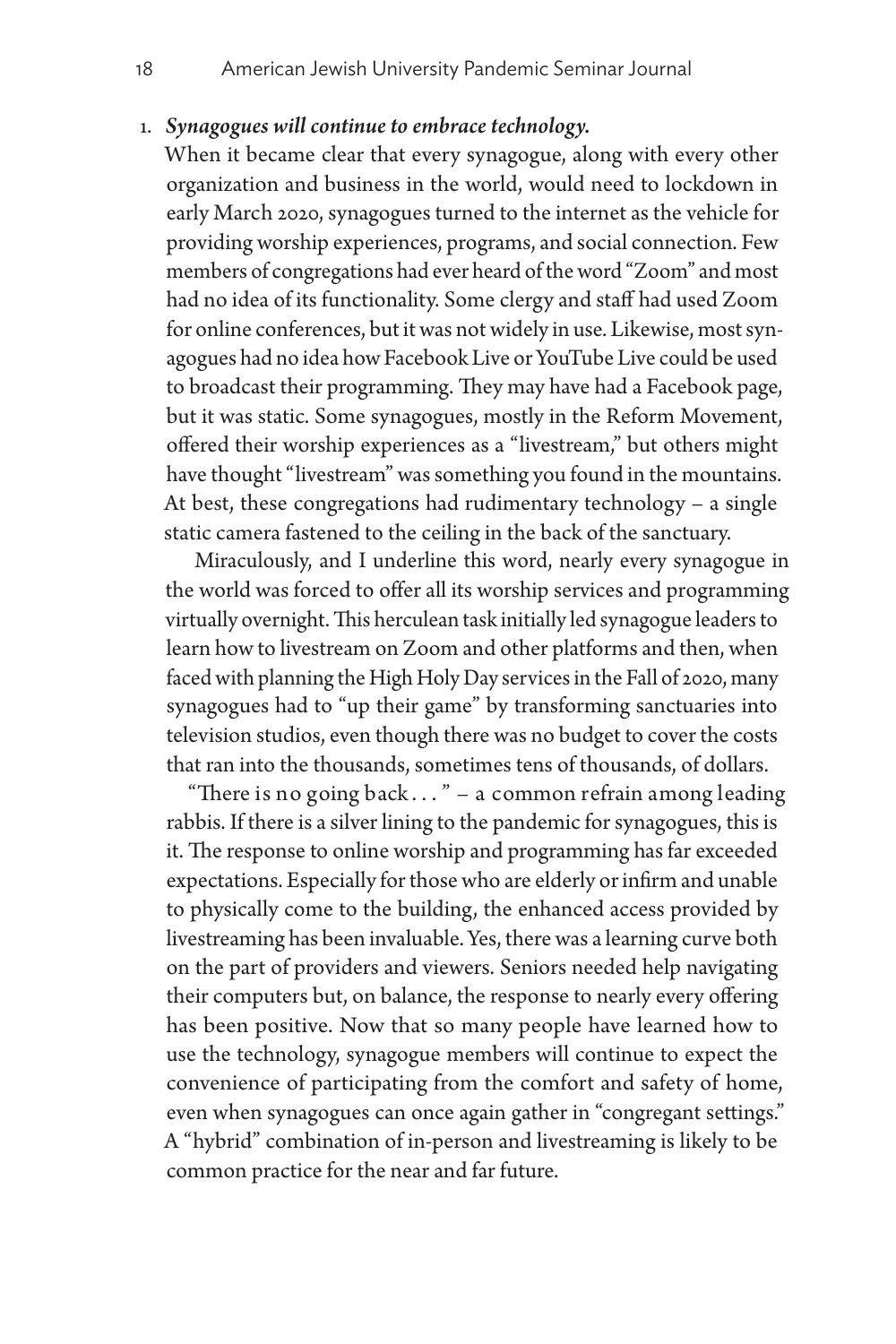#### 2. *Worship services will be streamlined.*

The move to online prayer forced changes that would have been unthinkable before the pandemic, particularly in the Conservative Movement. Shabbat morning services that typically ran three hours were cut down to ninety minutes. The very long High Holy Day services were shortened to a couple of hours. Conservative rabbis appealed to the Committee on Law and Standards of the Rabbinical Assembly for responsa on many issues, including this one. Was it permitted to slice portions of the *Pesukai d'Zimra*, the preliminary prayers? Could congregations eliminate the repetition of the Amidah in favor of a "*heicha kedusha*," a quicker version? What about cutting the Musaf additional prayers altogether and a "triennial cycle" Torah reading? All these cuts were seen by many rabbis and cantors as absolutely necessary, even though they realized the traditionalists in the congregation would be appalled. Yet, there is a reality to "Zoom fatigue" as evidenced by the keen eye watching the numbers of "Participants" steadily drop the longer the service continued. To be blunt and realistic, before the pandemic a large number of congregants "voted with their feet," arriving at 10:30 for a 9:00 service, effectively creating de facto 90-minute experiences of prayer.

Clearly, some synagogue will return to the longer service when congregants return in person. Among Orthodox congregations, there has been no streamlining of davening, although one Modern Orthodox rabbi reports: "The all-day Yom Kippur davening is unlikely to continue in my shul." In fact, some synagogues have kept daily minyanim, Shabbat and holiday worship available throughout the pandemic in backyards, neighborhoods, and even in small groups within synagogue buildings.

Yet, among the liberal movements, more than one rabbi and cantor, not to mention the Jews in the pews, are quite pleased that the pandemic presented the opportunity for this significant change in synagogue practice. One rabbi put it to me this way: "Prayer must be conceived, organized and presented as an experience. We must be more attuned to the experience of the congregation before us than we are loyal to the authority of tradition dictating a traditional liturgy."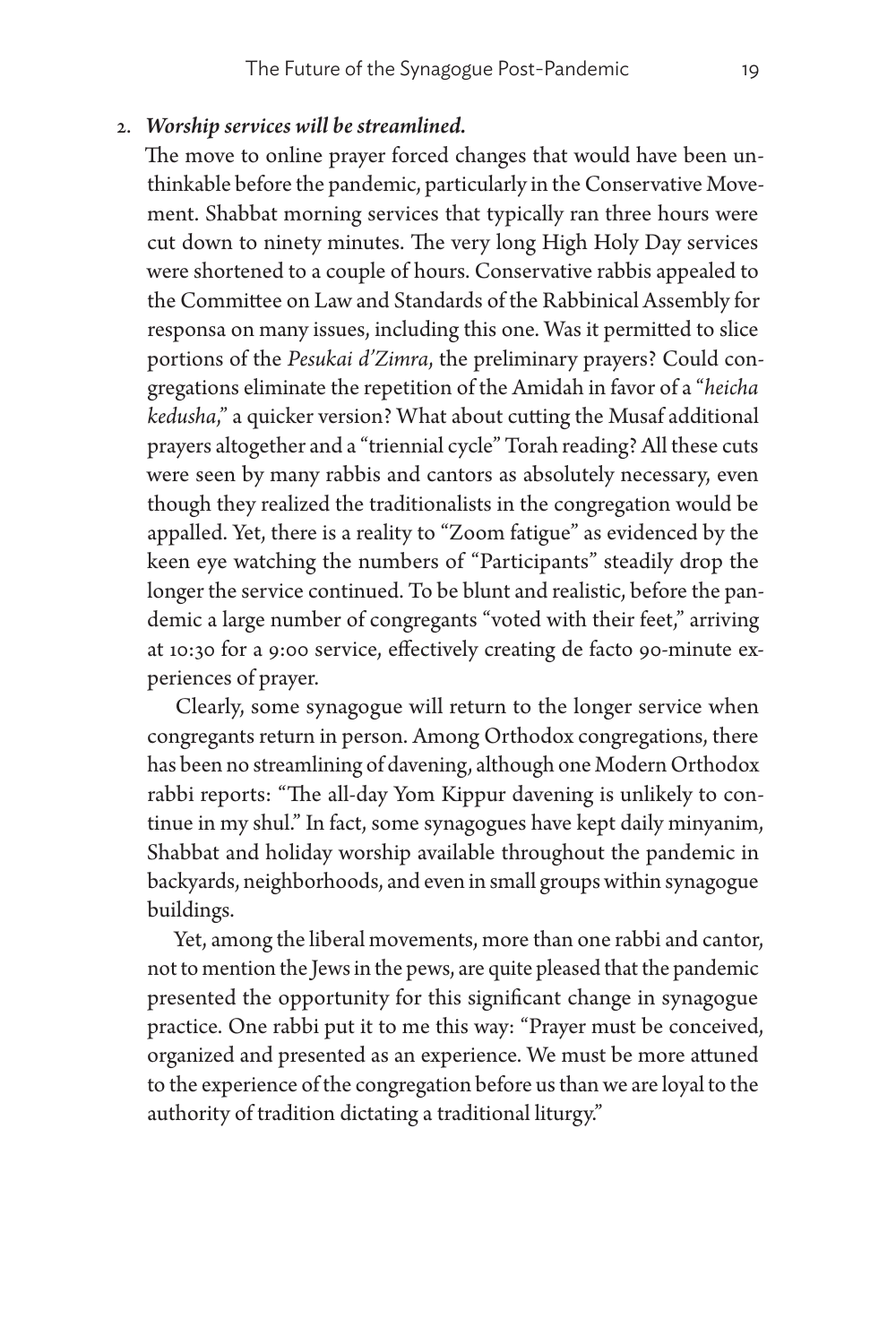### 3. *Synagogue Religious Schools and Day Schools Will Rethink Crafting Culture*

Our colleague Dr. Bruce Powell explored the impact of the pandemic on schools in his paper for this series, so I will reflect briefly on this topic. Distance learning has been a disaster for some kids, while others seem to be handling it well. The number one motivation to join a synagogue is school enrollment; one wag quipped "The best predictor of synagogue affiliation is when a couple gives birth to a 7-year-old child." In synagogues with preschools, giving birth to a 3-year-old is the more likely scenario. The carrot of Bar/Bat Mitzvah preparation is still salient in many communities, although in the larger Jewish urban areas, independent clergy and teachers offer both training and officiating a Bar/Bat Mitzvah at a much lower price point than typical synagogue dues. The time pressures on children from after-school activities has led to a steady decrease in the number of days and hours in supplemental religious schools.

Years ago, many Conservative synagogue schools went from three days a week to two to be competitive with the Reform temples that often offered programs of two days, or even one day a week. Online religious school has reduced contact time and like streamlined worship, there may very well be a demand from parents to continue this trend post-pandemic. As Dr. Powell will explain, synagogues with in-house day schools have experienced a boom in enrollment as parents fled closed public schools. The question remains: will the day schools be able to hang on to these "Covid Kids." Whatever the school, the pandemic has raised the question of how to craft an embracing, relational culture among the students, faculty, staff, and families.

### 4. *Some synagogues will merge and/or collaborate.*

One striking realization that has swept over congregational leaders during the pandemic is this: a synagogue is not a building. When the doors were locked and all gathering moved online, the question arises: "Do we need all this infrastructure?" Hundreds of millions of dollars, precious valuable assets in the Jewish community are tied up in land and buildings that quite frankly are filled to capacity only a few times a year. The costs of maintaining these buildings, especially older facilities, are significant. In recent years, the necessity for heightened security has added enormous expense to keep people safe. We are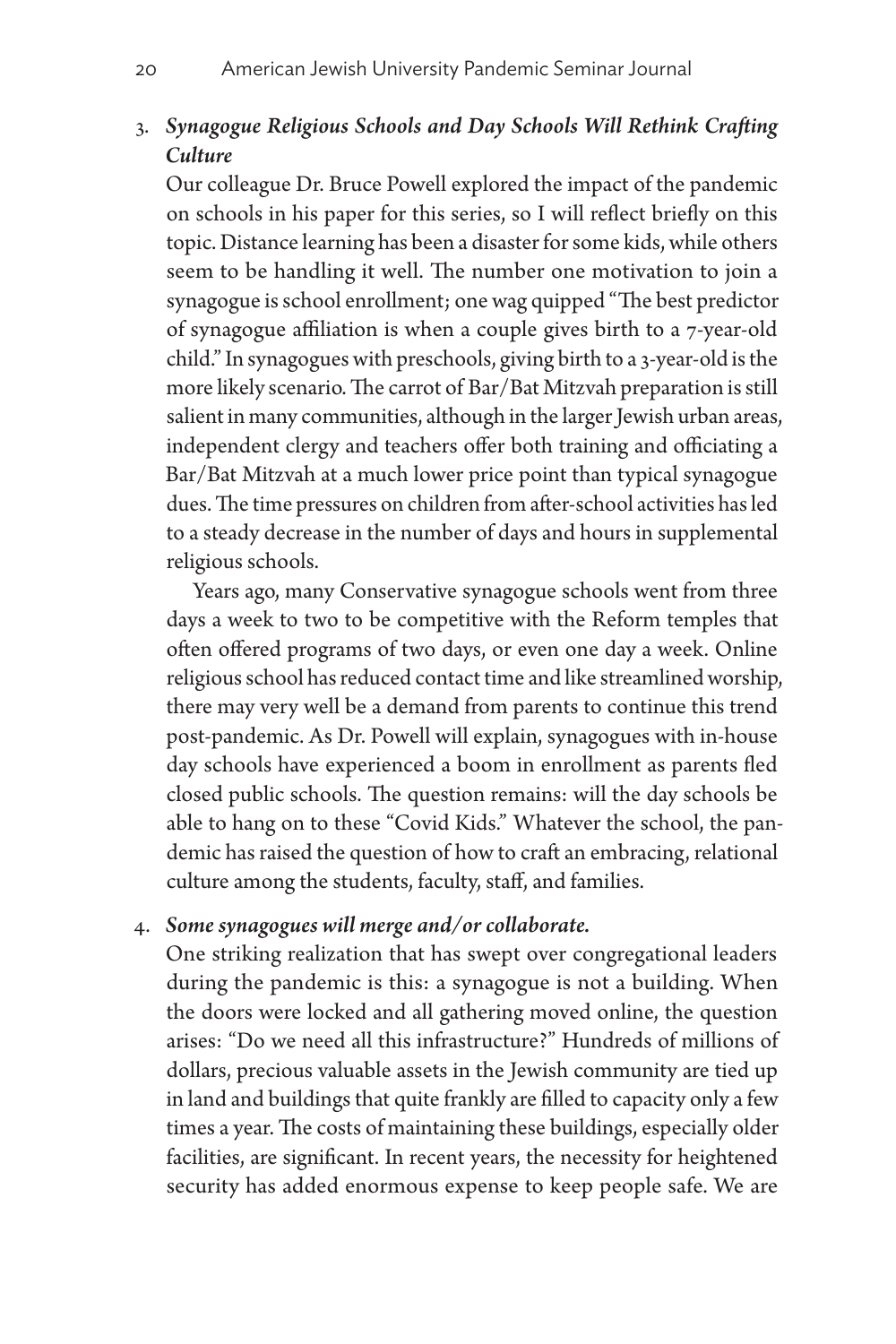already seeing mergers of synagogues. Here in Los Angeles, Wilshire Boulevard Temple and University Synagogue announced a merger. There are other synagogues in serious deliberation. Some have already begun the collaborating by combining religious schools and/or youth groups. Throughout North America, there are mergers and, in some cases, synagogues going "out of business." Some of these conversations happened before the pandemic as synagogue affiliation has declined; once again, the crisis has accelerated these moves, a consolidation that is likely to continue in the future.

### 5. *Synagogue operations will move online.*

There are many challenges facing synagogues seeking to engage lay volunteers. People are very, very busy. Traffic can be difficult. Two working parents of young children have tremendous time pressures. Moreover, synagogues often do a poor job of recruiting members onto committees, failing to do the basic work of learning about each person's particular talents, passions, and gifts. Instead, new members are handed demographic forms which list the various committees doing the work of the congregation and an invitation (plea?) to join one. This strategy mostly fails. People know that if you volunteer for a committee, you will likely be made the chair immediately . . . and it will be a "life sentence" – you'll never get off the committee.

The 20th century model of engagement was centered on volunteer committee work. People did find meaning in the work and established relationships with the other members of the committee – an important opportunity to become connected to the congregation and to new friends in the community. Given all these challenges, well-resourced synagogues have become almost exclusively staff-directed, with lay participation reduced to oversight. Some have reimagined "committees" as "teams," with time limited on-ramps and off-ramps. The pandemic has demonstrated that the volunteer meetings are easier to do online than in person, a trend that it is likely to continue when the crisis subsides.

### 6. *Synagogues will ramp up mental and physical health efforts*.

Loneliness. Depression. Loss of job. Fear of going to the hospital. Anxiety. These are the terrible consequences of a nearly total lockdown of "normal" life for more than a year. Congregations have done an extraordinary job in reaching out to do whatever they could to serve people – with regular phone calls, pastoral counseling, deploying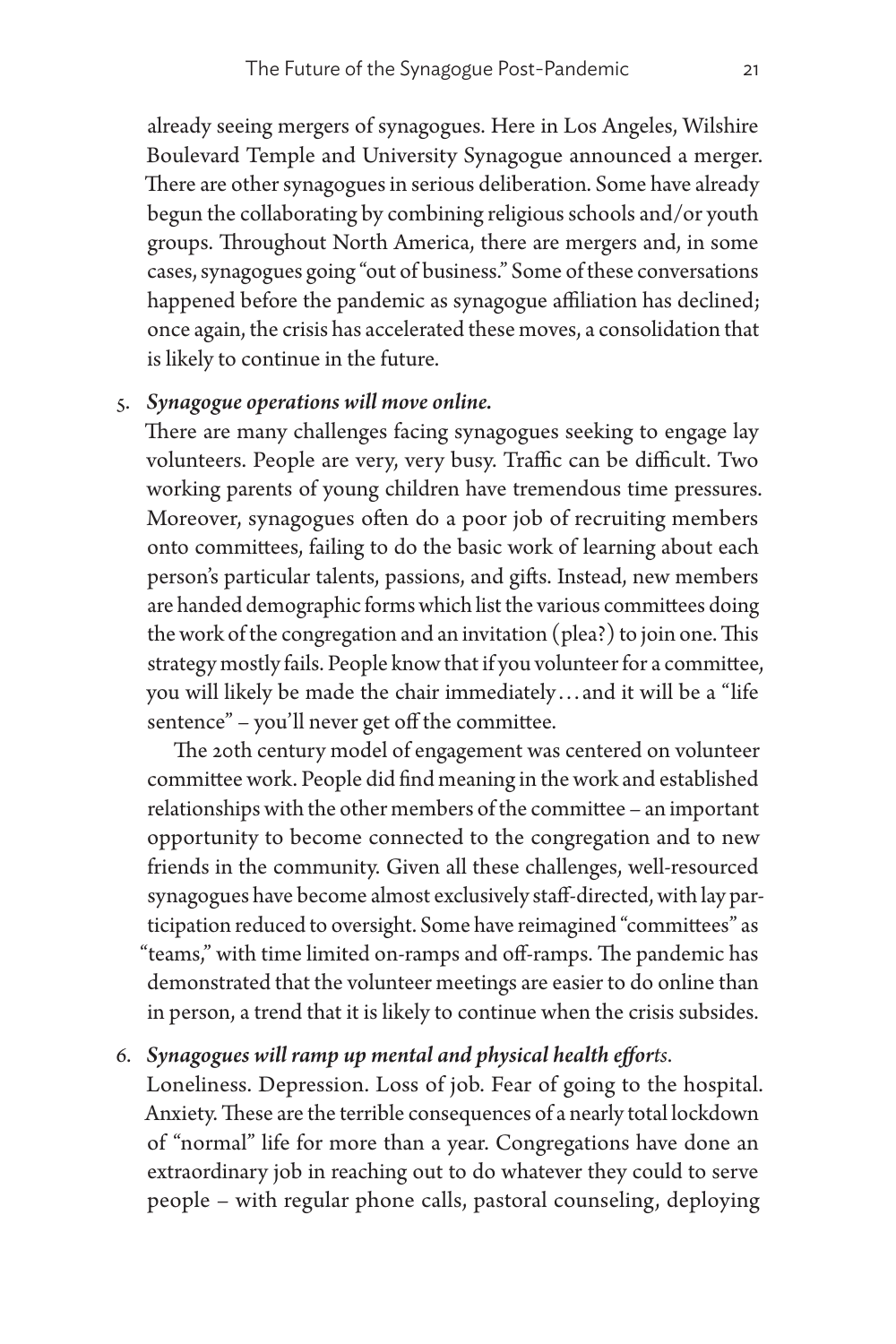volunteer psychologists, distributing food, sending gifts, reducing dues, and networking resources. These efforts will need to continue post-pandemic. Just as it took years to recover from the financial collapse in 2008, the devastating effects of the pandemic will be "long haul," likely to require synagogues to pay attention, especially to those most vulnerable. We may see synagogues hiring a staff social worker or nurse.

### 7. *Synagogues will decentralize.*

In the *Relational Judaism Handbook*, my book with Rabbi Nicole Auerbach and Rabbi Lydia Medwin, we describe how congregations can mount a relational engagement campaign, both to deepen the connection between members and the congregation and, perhaps more significantly, between the members themselves. The critical strategy is to encourage the development of dozens of small groups of congregants, organized by affinity – what people enjoy doing together, demography – life stage, geography – where people live, and availability – when people can gather. The goal is to move from a congregation *with* small groups to a congregation *of* small groups. There is anecdotal evidence that the synagogues embracing this relational work have fared better during the age of Covid than those whose members are primarily in a transactional relationship with the congregation. Small groups have continued to meet online, in breakout rooms, and even in neighborhood gatherings with masks and social distancing. As the vaccine rollout continues and small groups of inoculated friends can gather, synagogues that embrace this work by hiring "engagement directors" will find a significant return on the investment.

#### 8. *Membership models will continue to evolve.*

In 2013, the Synergy Project of the UJA Federation New York (UJA/ FedNY) published a groundbreaking study titled "Connected Congregations: From Dues and Membership to Sustaining Communities of Purpose." Building on the pioneering work of Dr. Dan Judson, the paper outlines the growing interest in "voluntary dues" as a revolutionary change in how synagogues bring in revenue. While a detailed examination of this membership model is beyond the scope of this paper, suffice it to say that the move of synagogue programming online will beg the question: "Why should I pay thousands of dollars in dues if I can now pray with the most engaging worship services in synagogues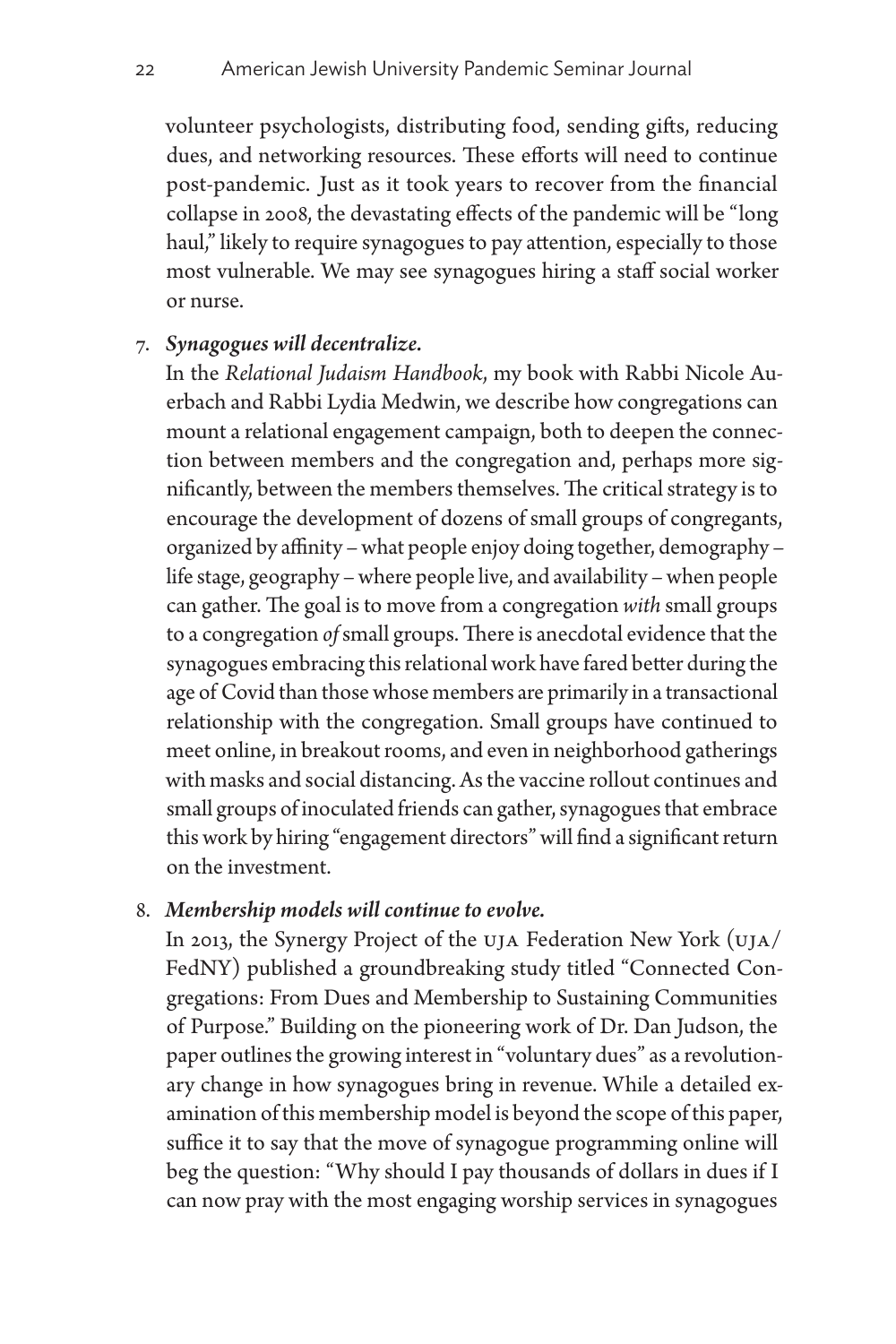anywhere in the world and learn from the most charismatic rabbis and teachers in the world for free?"

Undoubtedly, we will see more "Jewish digital vagabonds" who dip into different services and programs both through livestreams and archived content. This begs the question: "What is the value offer of membership in a congregation?" It must be a sacred community of sacred relationships that leads its members on a path toward *Meaning* – what is life all about? *Purpose* – what am I to do with my Godgiven talents and passions? *Belonging* – who will be with me during good times and bad? And *Blessing* – a community of relationships within which to celebrate the many lifecycle moments in my life? A number of congregations have gained members when they moved to the "sus-tainability" model.

# 9. *The emergence of international congregations.*

Certainly, many engaged members of congregations stayed with the offerings from their own synagogue during the last High Holy Days. But with the word-of-mouth circulating in the Jewish community about the highly produced services of congregations such as Central Synagogue (Reform) and Park Avenue Synagogue (Conservative) in New York City, intimate and challenging services at IKAR in Los Angeles and other Jewish Emergent Network "independent minyanim," we may see the emergence of international congregations for the first time in modern Jewish history. These popular synagogues are fully aware of and concerned about this potential to overshadow neighboring congregations. The truth is that any congregation can now attract participation from all over the world, including the vast majority of Jews who do not belong to any synagogue.

# 10. *A global synagogue "homecoming."*

Imagine the day when it will be safe for the pre-pandemic crowds to return to their spiritual homes. The moment will be electrifying. Hundreds of people streaming through the doors of synagogues to gather again in community. Even though masked, these vaccinated Jews and those in partnership with Jews will turn the lights back on in our sanctuaries, rededicating the synagogues of the world with song and dance.

Every synagogue leader is anticipating this moment. No one believes it will be September 6, 2021, the first night of Rosh Hashana,